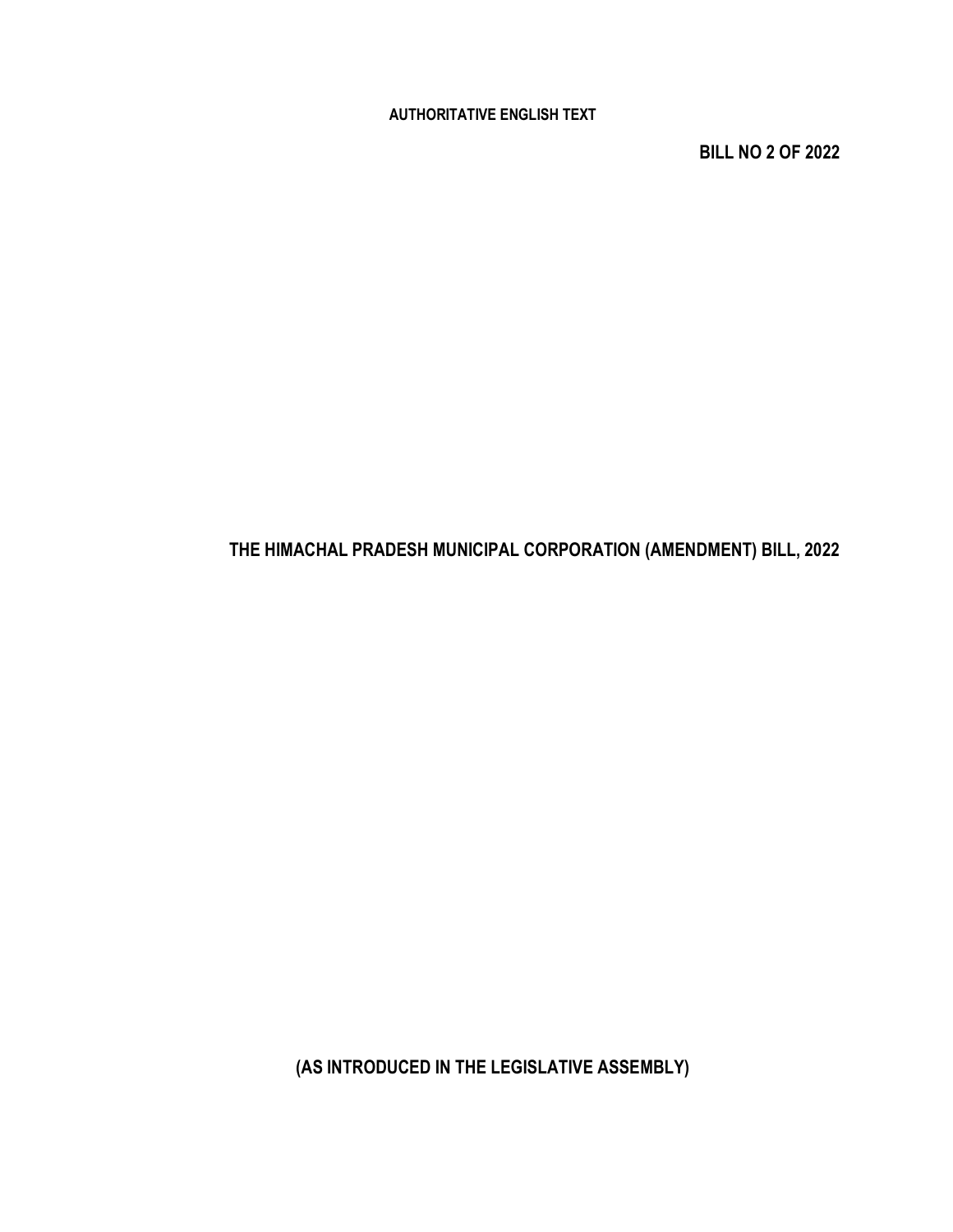## THE HIMACHAL PRADESH MUNICPAL CORPORATION (AMENDMENT) BILL, 2022

### ARRANGMENT OF CLAUSES

Clauses:

- 1. Short title and commencement.
- 2. Amendment of section 6.
- 3. Repeal of the H.P. Ordinance No. 1 of 2022 and savings.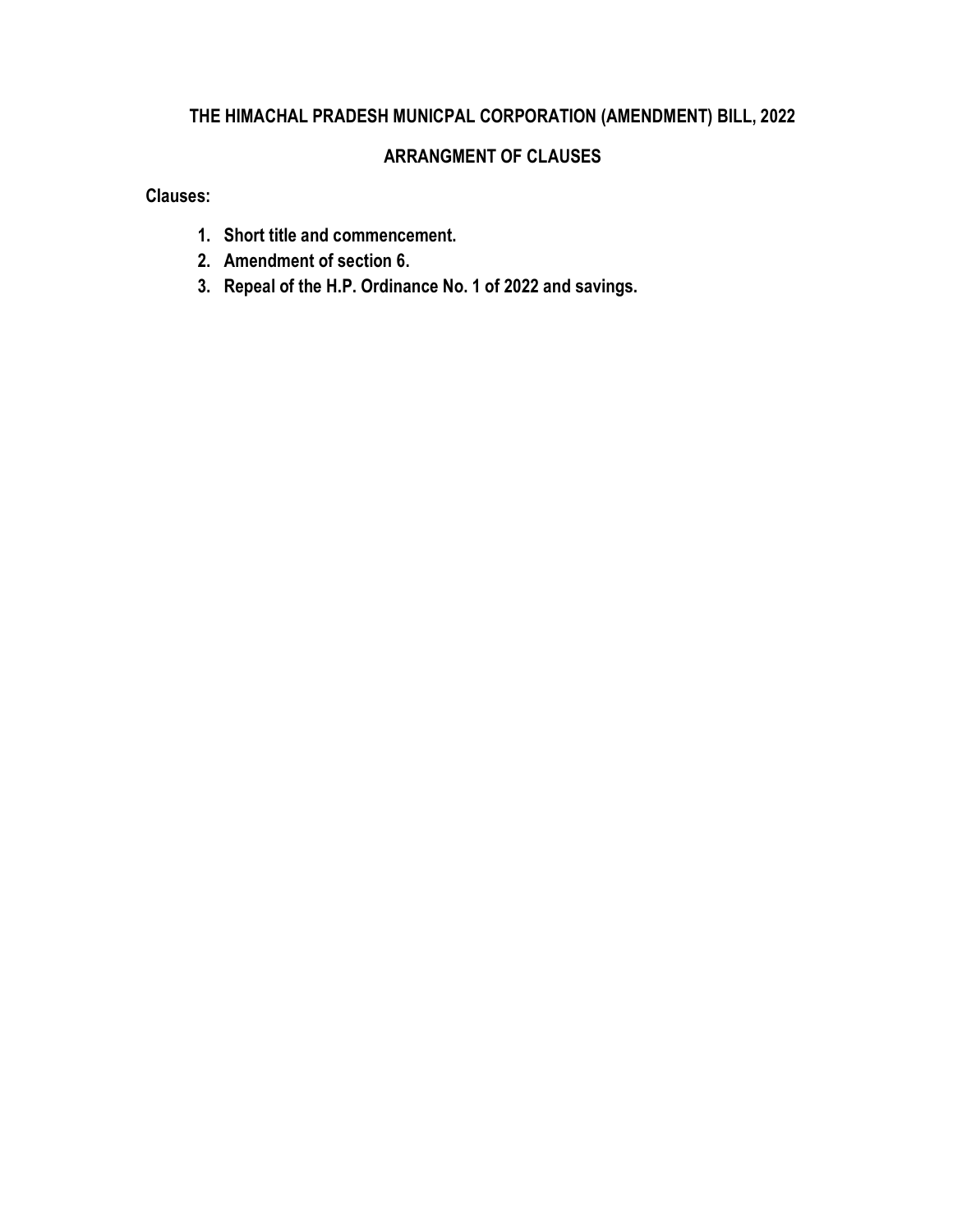#### THE HIMACHAL PRADESH MUNICIPAL CORPORATION (AMENDMENT) BILL, 2022

#### (AS INTRODUCED IN THE LEGISLATIVE ASSEMBLY)

#### A

#### BILL

further to amend the Himachal Pradesh Municipal Corporation Act, 1994 (Act No.12 of 1994).

BE it enacted by the Legislative Assembly of Himachal Pradesh in Seventy-third Year of the Republic of India as follows:-

| Short title and<br>commencement                           | 1. | (1) | This Act may be called the Himachal Pradesh<br>Municipal Corporation (Amendment) Act, 2022.                                                                                                   |
|-----------------------------------------------------------|----|-----|-----------------------------------------------------------------------------------------------------------------------------------------------------------------------------------------------|
|                                                           |    | (2) | It shall be deemed to have come into force on $3rd$ day<br>of February, 2022.                                                                                                                 |
| Amendment of<br>section 6.                                | 2. |     | 6 of Himachal Pradesh<br>section<br>Municipal<br>In.<br>Corporation Act, 1994, in clause (a), in the proviso, for<br>the words "thirty seven", the words "forty one" shall be<br>substituted. |
| Repeal of H.P.<br>Ordinance No. 1 of<br>2022 and savings. | 3. | (1) | Pradesh<br>Municipal<br>The<br>Himachal<br>Corporation<br>(Amendment) Ordinance, 2022 is hereby repealed.                                                                                     |
|                                                           |    | (2) | Notwithstanding such repeal any action taken or<br>anything done under the Ordinance so repealed, shall<br>be deemed to have been done or taken under the                                     |

corresponding provisions of this Act.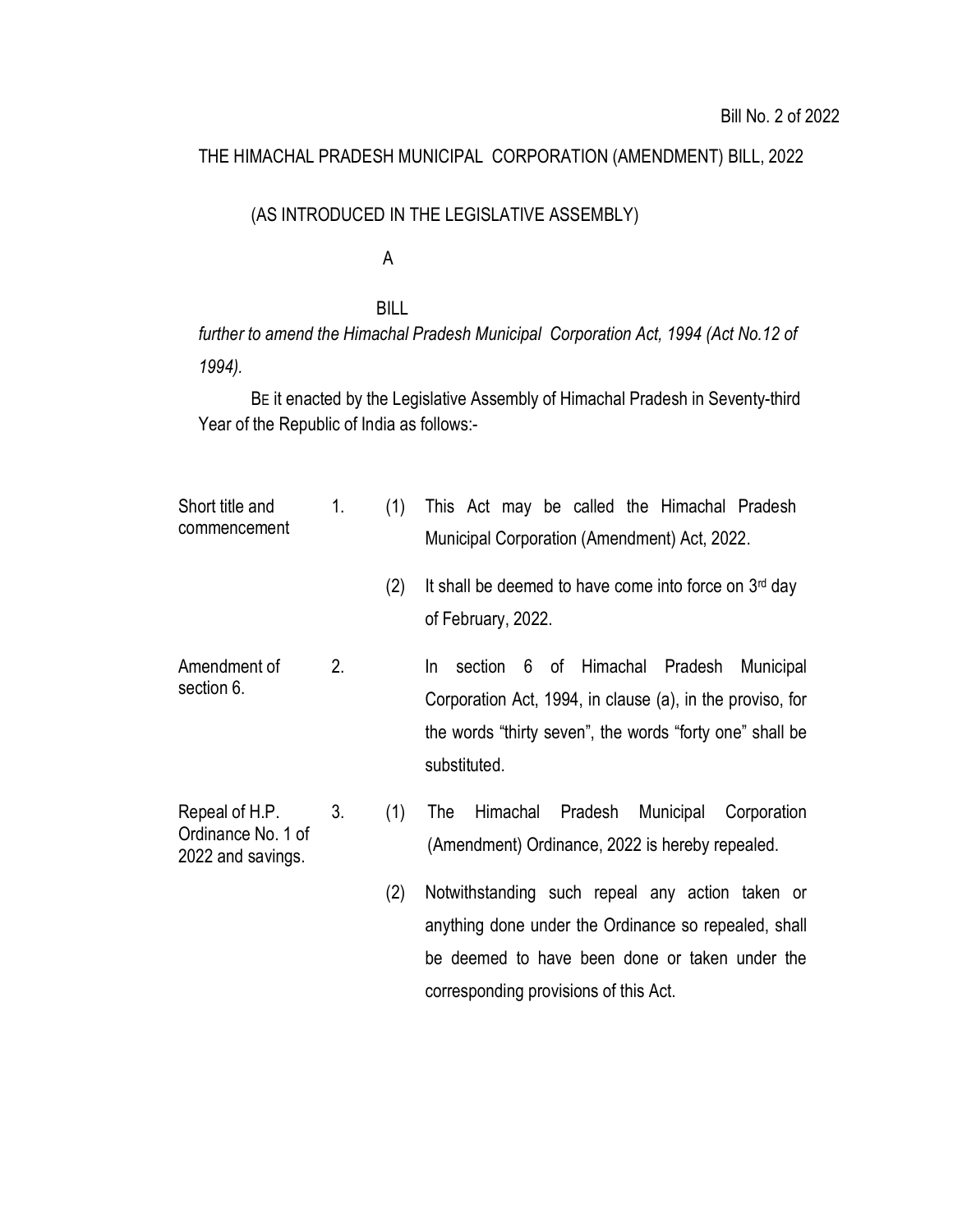#### STATEMENT OF OBJECTS AND REASONS

Section 6 of the HP Municipal Corporation Act, 1994(Act No. 12 of 1994) provides that the number of total seats to be filled by direct election in a Municipal Corporation shall not exceed thirtyseven and in each ward the population shall not be less than 2500. Now, it has been observed that in many wards, the population has increased many folds. It is difficult for an elected councillor to cater to the demands and needs of high population. Therefore, in order to ensure proper arrangements of civic amenities, balanced growth and people's participation in development activities; the limit of maximum number of wards is needed to be increased.

Since the Himachal Pradesh Legislative Assembly was not in session and the Himachal Pradesh Municipal Corporation Act, 1994 (Act No.12 of 1994) had to be amended urgently in view of the coming elections of the Municipal Corporation Shimla, therefore, the Governor, Himachal Pradesh , in exercise of the powers under clause(1) of article 213 of the Constitution of India promulgated the Himachal Pradesh Municipal Corporation (Amendment) Ordinance, 2022(Ordinance No. 1 of 2022) on 1<sup>st</sup> February, 2022 and the same was published in the Rajpatra (e-Gazette), Himachal Pradesh on 3 rd February, 2022.

Now, the said ordinance is being replaced by a regular enactment without any modification.

 (SURESH BHARDWAJ) Minister-in-charge

SHIMLA: The………….,2022

#### FINANCIAL MEMORANDUM

---Nil---

 $\overline{\phantom{a}}$  , where  $\overline{\phantom{a}}$ 

#### MEMORANDUM REGARDING DELEGATED LEGISLATION

---Nil--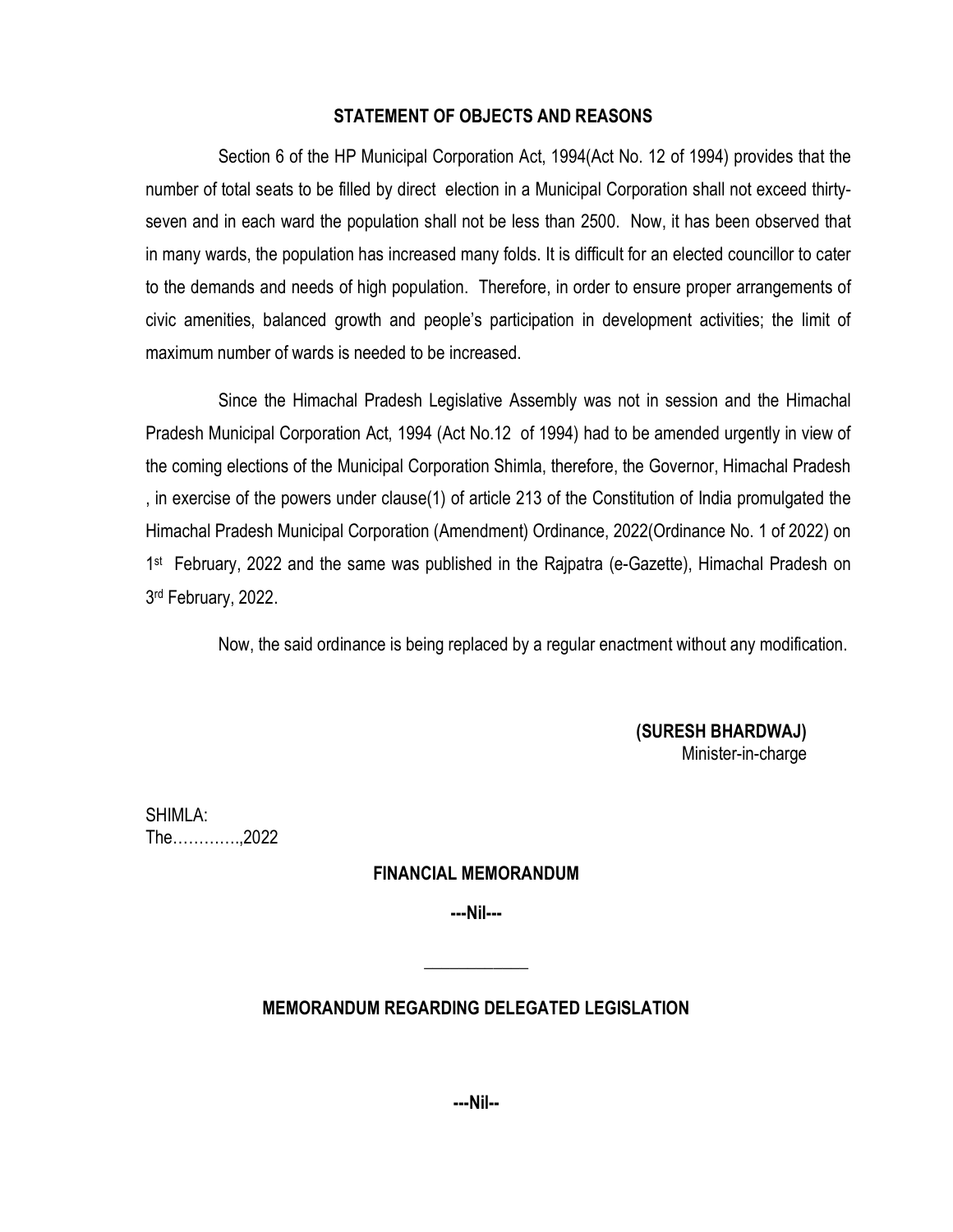#### THE HIMACHAL PRADESH MUNICIPAL CORPORATION (AMENDMENT) BILL, 2022

A

BILL

further to amend the Himachal Pradesh Municipal Corporation Act, 1994 (Act No. 12 of 1994).

\_\_\_\_\_\_\_\_\_\_\_\_\_\_\_\_

 (SURESH BHARDWAJ) Minister-in-charge

(RAJEEV BHARDWAJ)

Pr. Secretary (Law).

SHIMLA

THE………….,2022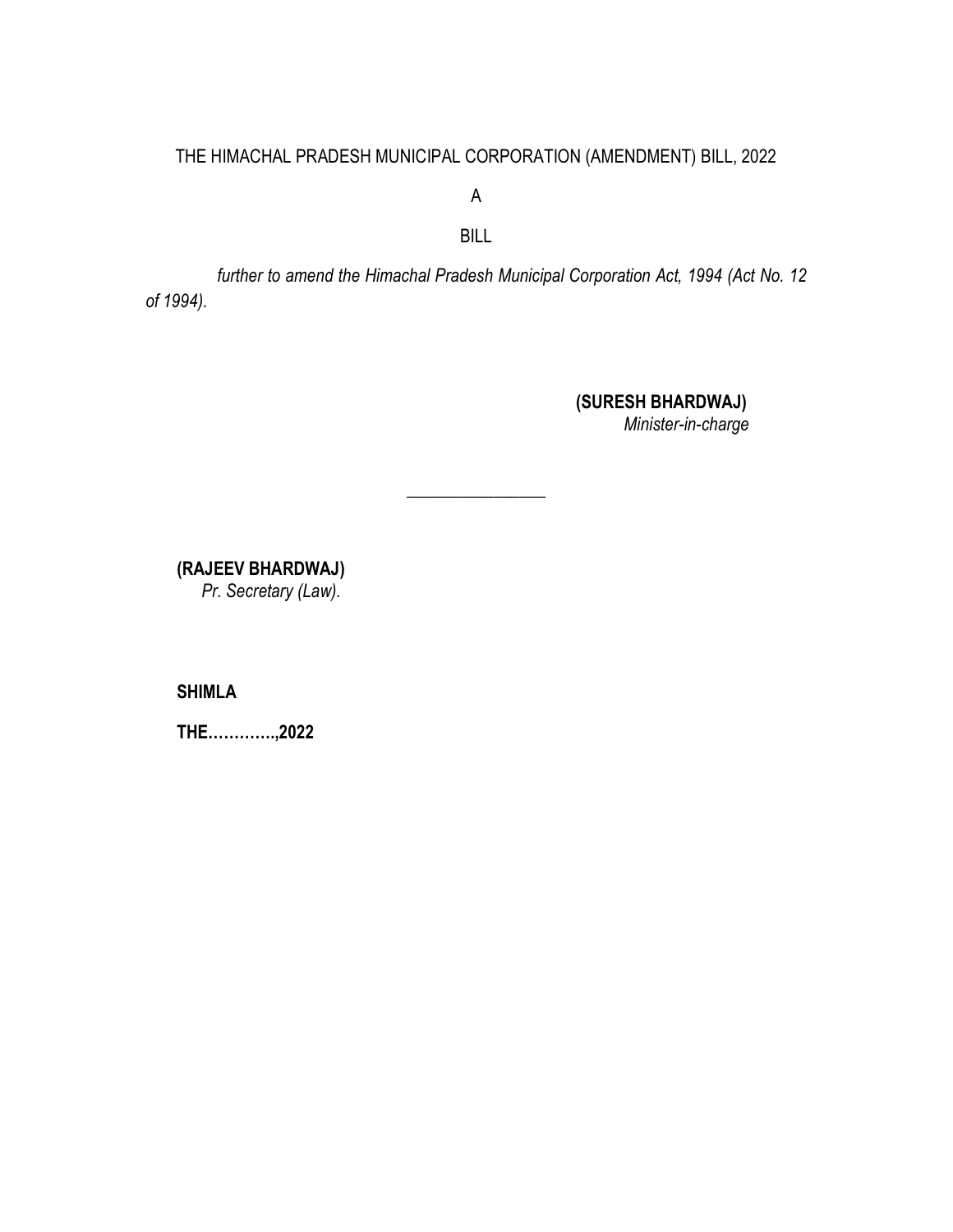## EXTRACT OF THE PROVISIONS OF THE HIMACHAL PRADESH MUNICIPAL CORPORATION ACT, 1994 (ACT NO. 12 OF 1994) LIKELY TO BE AFFECTED BY THIS AMENDMENT BILL.

6. Delimitation of wards.- For the purposes of election of Councilors the Deputy Commissioner shall, in accordance with such rules as may be, prescribed by the State Government,-

(a) divide the municipal area into wards in such a manner that,-

- (i) one Councilor shall be elected from each ward; and
- (ii) as far as possible the population in each ward shall be equally distributed:

 Provided that the population in each ward shall not be less than 2500 and the number of total seats to be filled by direct election shall not exceed thirty seven;

(b) determine the territorial extent of each ward; and

(c) determine the ward or wards in which seats are reserved under this Act.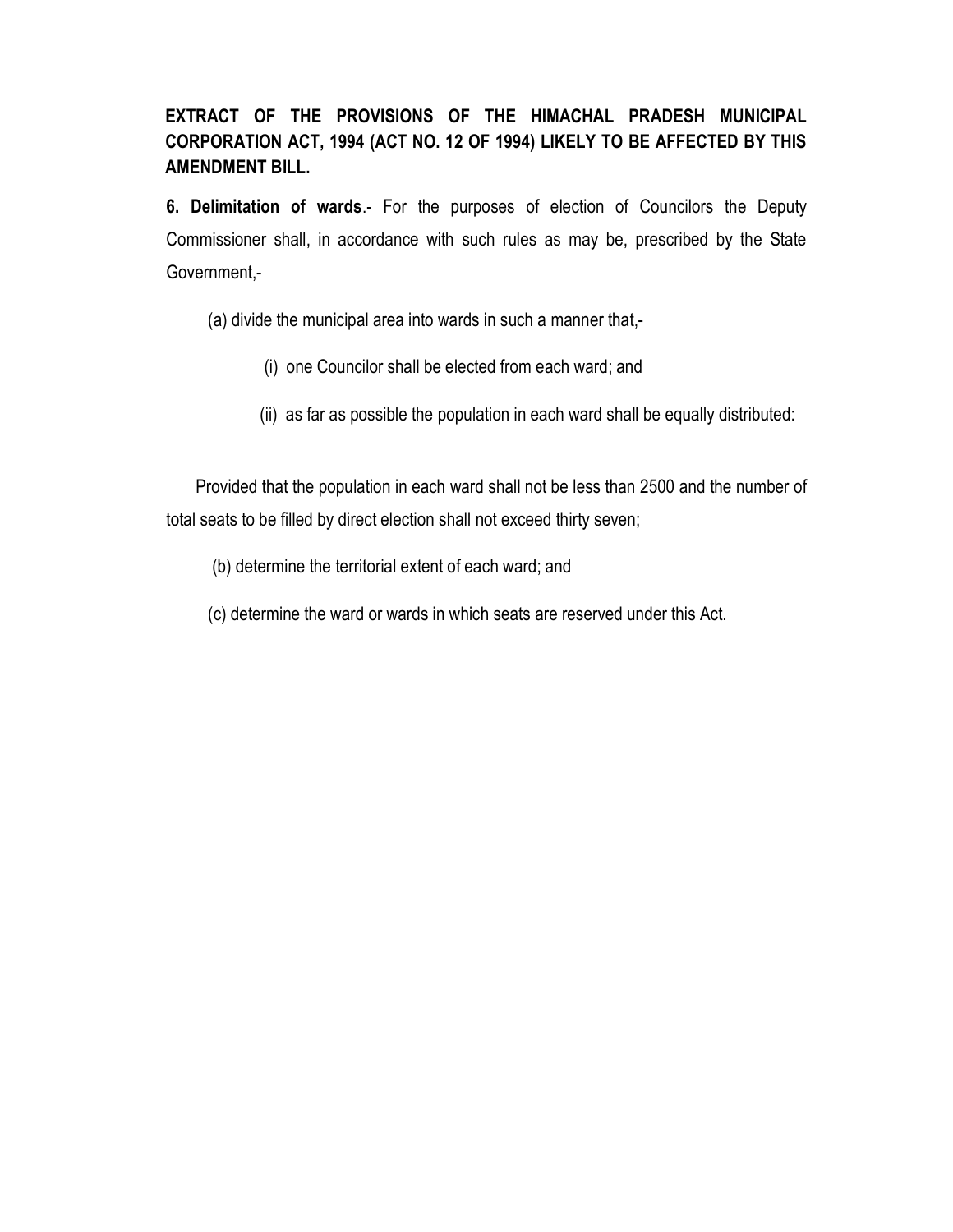2022 का विधेयक संख्यांक 2

हिमाचल प्रदेश नगर निगम (संशोधन)विधेयक, 2022

(विधानसभा में पुरःस्थापित रूप में)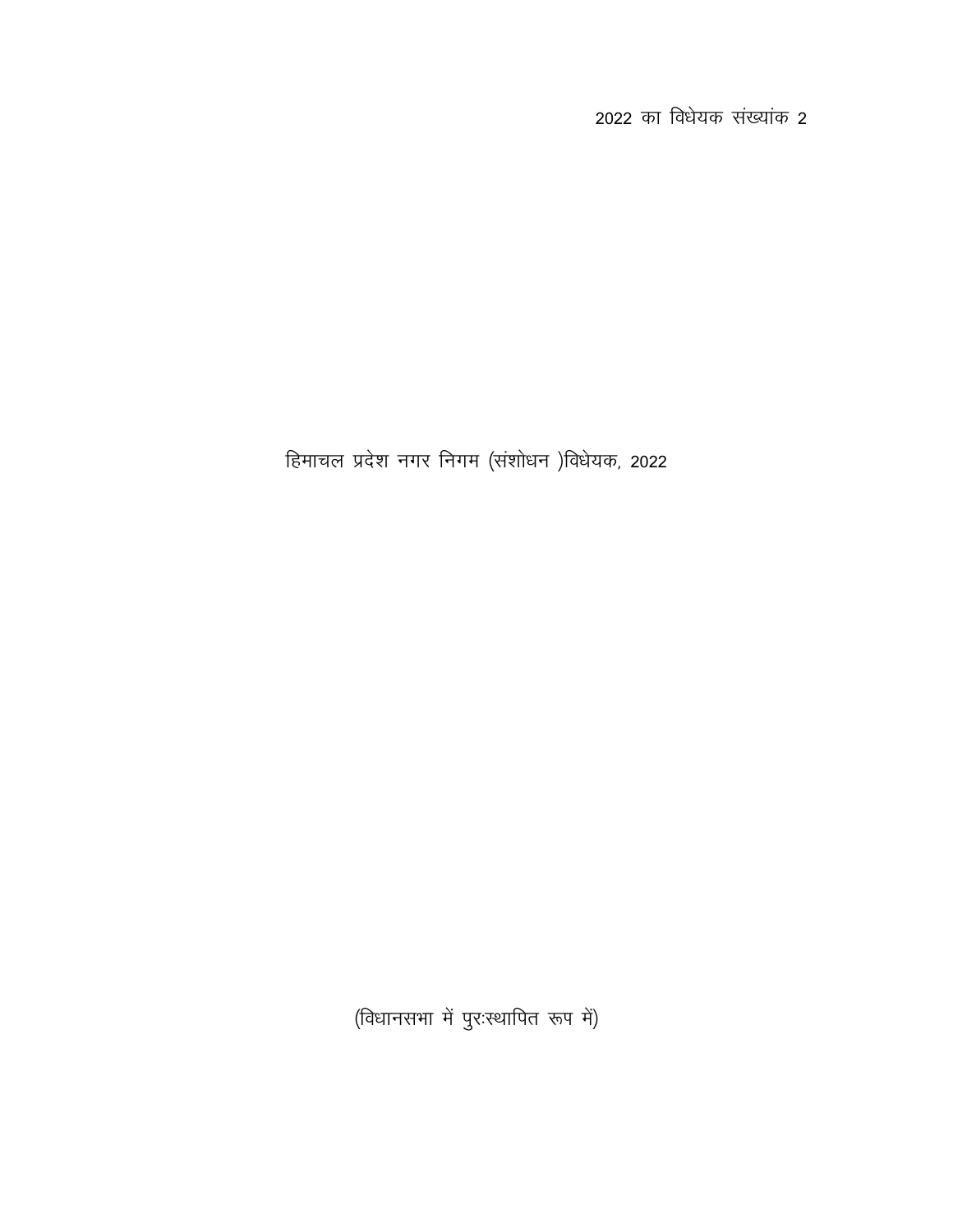# हिमाचल प्रदेश नगर निगम (संशोधन) विधेयक, 2022

# खण्डों का कम

## खण्डः

- 1. संक्षिप्त नाम और प्रारम्भ।
- 2. धारा 6 का संशोधन।
- 3. 2022 के हिमाचल प्रदेश अध्यादेश संख्यांक 1 का निरसन और व्यावृत्तियाँ।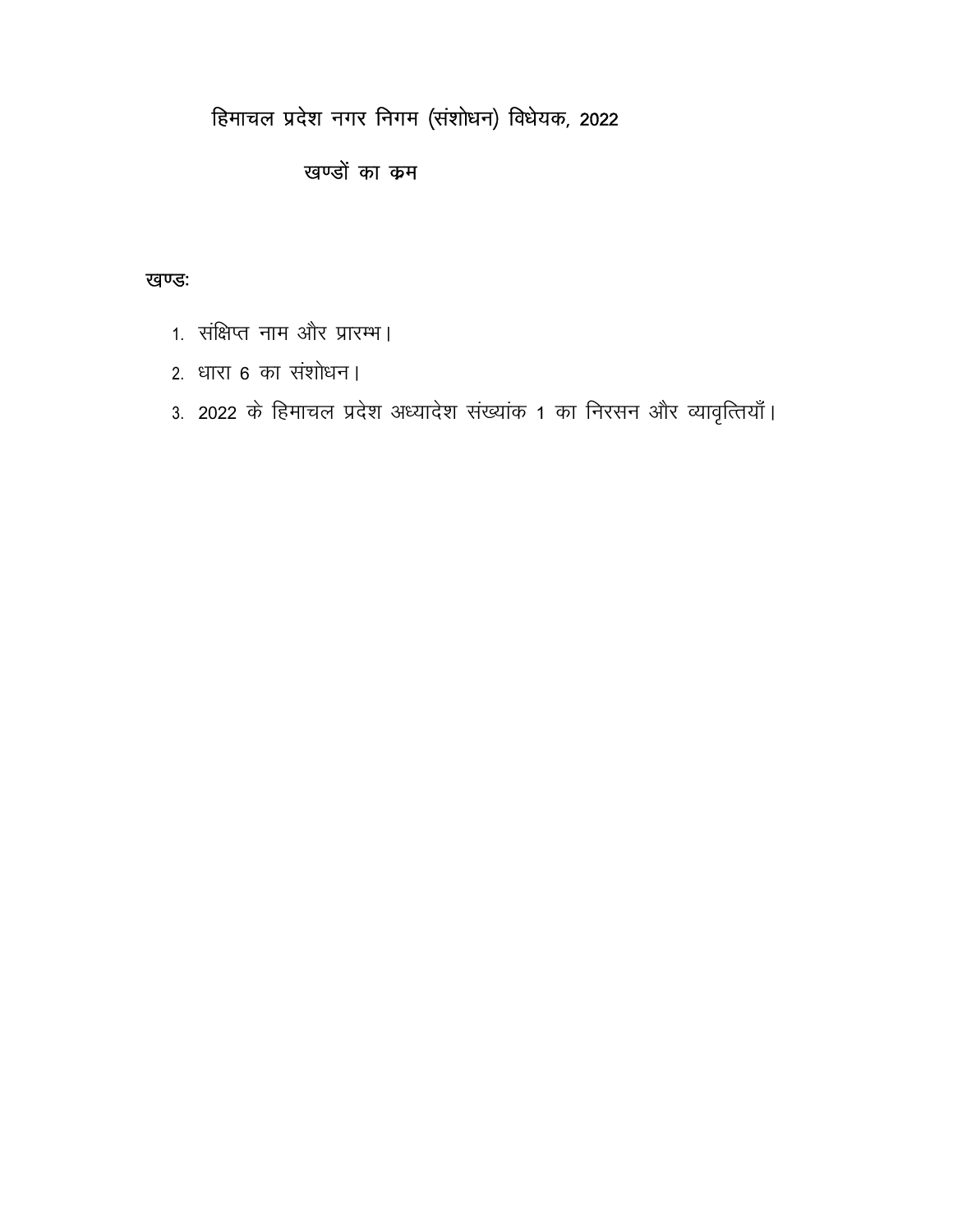# हिमाचल प्रदेश नगर निगम (संशोधन) विधेयक, 2022 (विधानसभा में पूर:स्थापित रूप में)

हिमाचल प्रदेश नगर निगम अधिनियम, 1994 (1994 का अधिनियम संख्यांक 12) का और संशोधन करने के लिए विधेयक।

भारत गणराज्य के तिहत्तरवें वर्ष में हिमाचल प्रदेश विधानसभा द्वारा निम्नलिखित रूप में यह अधिनियमित हो :-

- संक्षिप्त नाम और प्रारम्भ। 1. (1) इस अधिनियम का संक्षिप्त नाम हिमाचल प्रदेश नगर निगम (संशोधन) अधिनियम, 2022 है।
	- (2) यह 03 फरवरी, 2022 को प्रवृत्त हुआ समझा जाएगा।
- धारा 6 का संशोधन हिमाचल प्रदेश नगर निगम अधिनियम,  $\mathcal{P}$ 1994 की धारा 6 के खण्ड (क) के परन्तुक में, ''सैंतीस'' शब्द के स्थान पर '' इकतालीस" शब्द रखा जाएगा।
	- 3 (1) हिमाचल प्रदेश नगर निगम (संशोधन) अध्यादेश, 2022 का एतदद्वारा निरसन किया जाता है।
		- (2) ऐसे निरसन के होते हुए भी इस प्रकार निरसित अध्यादेश के अधीन की गई कोई बात या कार्रवाई इस अधिनियम के तत्स्थानी उपबन्धों के अधीन की गई समझी जाएगी।
- 2022 के हिमाचल प्रदेश अध्यादेश संख्यांक 1 का निरसन और व्यावृत्तियां।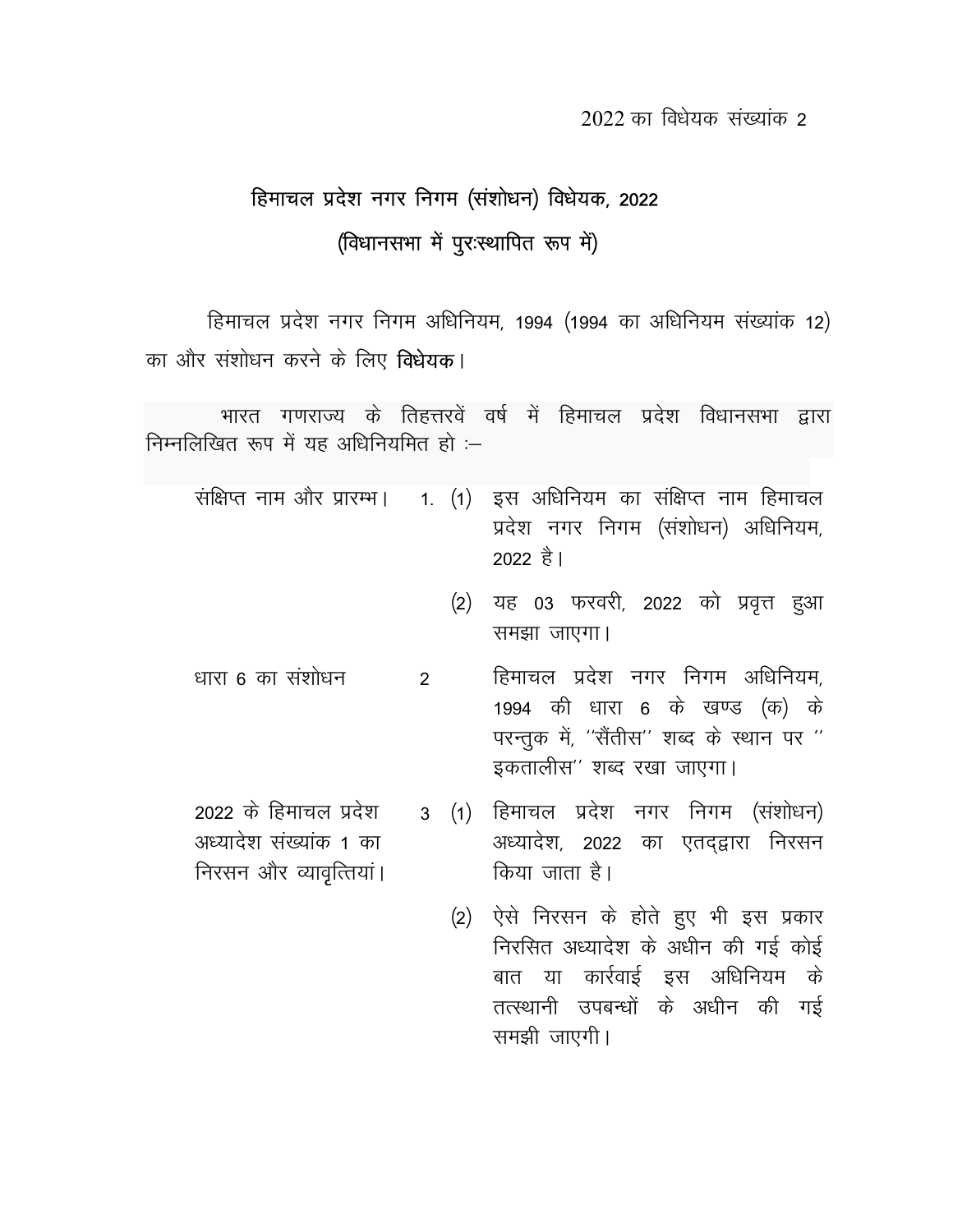# उद्देश्यों और कारणों का कथन

हिमाचल प्रदेश नगर निगम अधिनियम, 1994 (1994 का अधिनियम संख्यांक 12) की धारा 6 यह उपबन्धित करती है कि नगर निगम में सीधे निर्वाचन द्वारा भरे जाने वाले कुल स्थानों (सीटों) की संख्या 37 (सैंतीस) से अधिक नहीं होगी और प्रत्येक वार्ड में जनसंख्या 2500 (दो हजार पांच सौ) से कम नहीं होगी। अब, यह देखा गया है कि बहुत से वार्डों में जनसंख्या में अत्यधिक वृद्धि हुई है। अत्यधिक जनसंख्या की मांगों और आवश्यकताओं को पूर्ण करना निर्वाचित पार्षद के लिए कठिन हो गया है। अतः समुचित नागरिक सुख-सुविधाओं के उचित प्रबंध, संतुलित अभिवृद्धि और विकास में जन–सहभागिता सुनिश्चित करने के आशय से वार्डों की अधिकतम संख्या में वृद्धि की जानी आवश्यक हो गई है ।

चूंकि हिमाचल प्रदेश विधान सभा सत्र में नहीं थी और नगर निगम शिमला के आगामी निर्वाचनों के दृष्टिगत हिमाचल प्रदेश नगर निगम अधिनियम, 1994(1994 का अधिनियम संख्यांक 12) में संशोधन किया जाना अत्यावश्यक था, इसलिए, हिमाचल प्रदेश के राज्यपाल द्वारा भारत के संविधान के अनुच्छेद 213 के खण्ड (1) के अधीन प्रदत्त शक्तियों का प्रयोग करते हुए, 01 फरवरी, 2022 को हिमाचल प्रदेश नगर निगम(संशोधन) अध्यादेश, 2022 (2022 का अध्यादेश संख्यांक 1) प्रख्यापित किया गया था जिसे राजपत्र, (ई-गजट) हिमाचल प्रदेश में 3 फरवरी, 2022 को प्रकाशित किया गया था। अब उक्त अध्यादेश को बिना किसी उपान्तरण के नियमित अधिनियमिती द्वारा प्रतिस्थापित किया जा रहा है।

यह विधेयक उपर्युक्त उददेश्यों की पूर्ति के लिए है।

(सूरेश भारद्वाज) प्रभारी मंत्री।

शिमलाः

तारीख...................2022

वित्तीय ज्ञापन

..........शून्य..........

प्रत्यायोजित विधान सम्बन्धी ज्ञापन

..........शून्य..........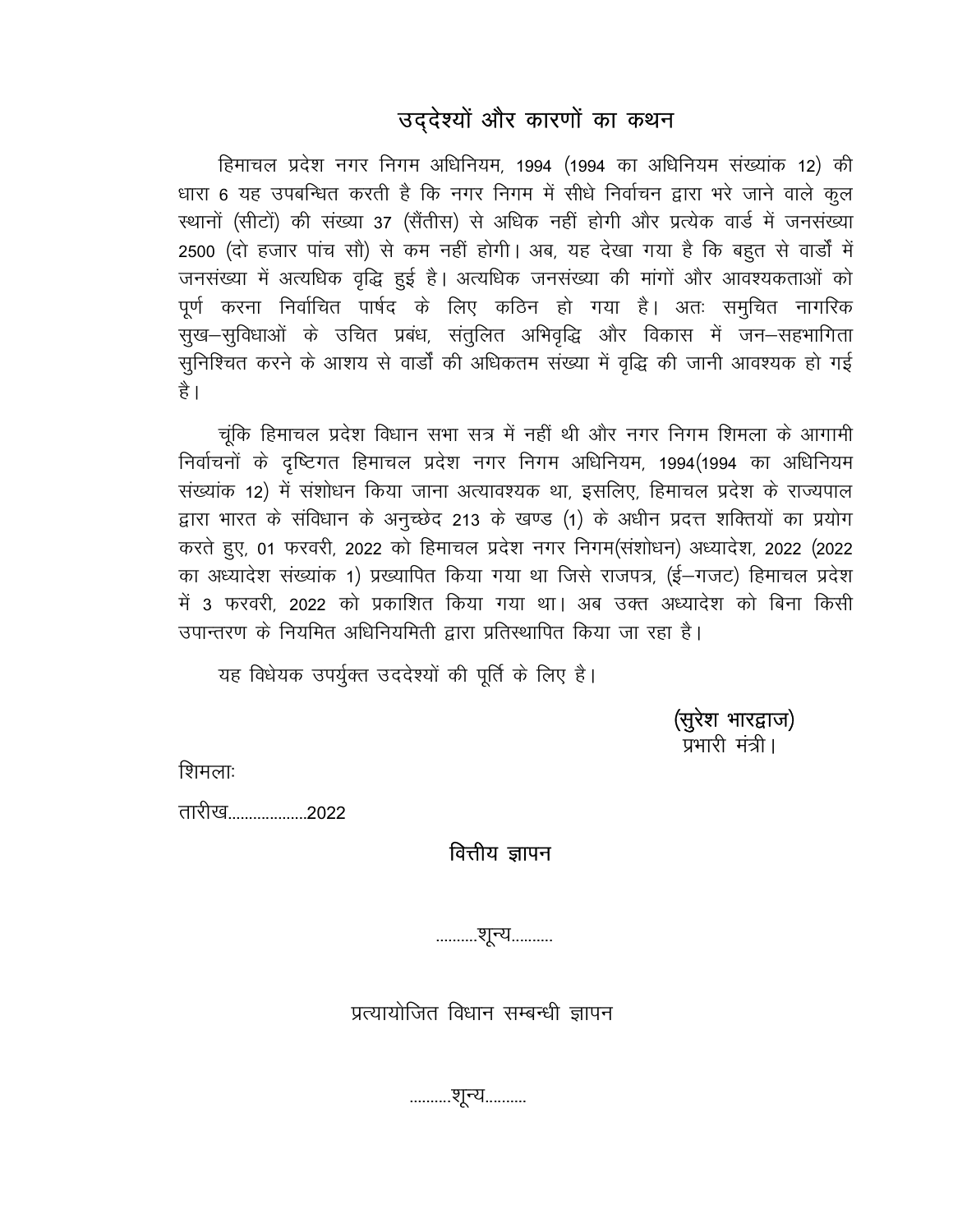# हिमाचल प्रदेश नगर निगम (संशोधन) विधयेक, 2022

हिमाचल प्रदेश नगर निगम अधिनियम, 1994 (1994 का अधिनियम संख्यांक 12) का और संशोधन करने के लिए विधेयक।

**(सुरेश भारद्वाज)**<br>प्रभारी मंत्री।

**(राजीव भारद्वाज )**<br>प्रधान सचिव (विधि)।

शिमलाः

तारीखः..................2022